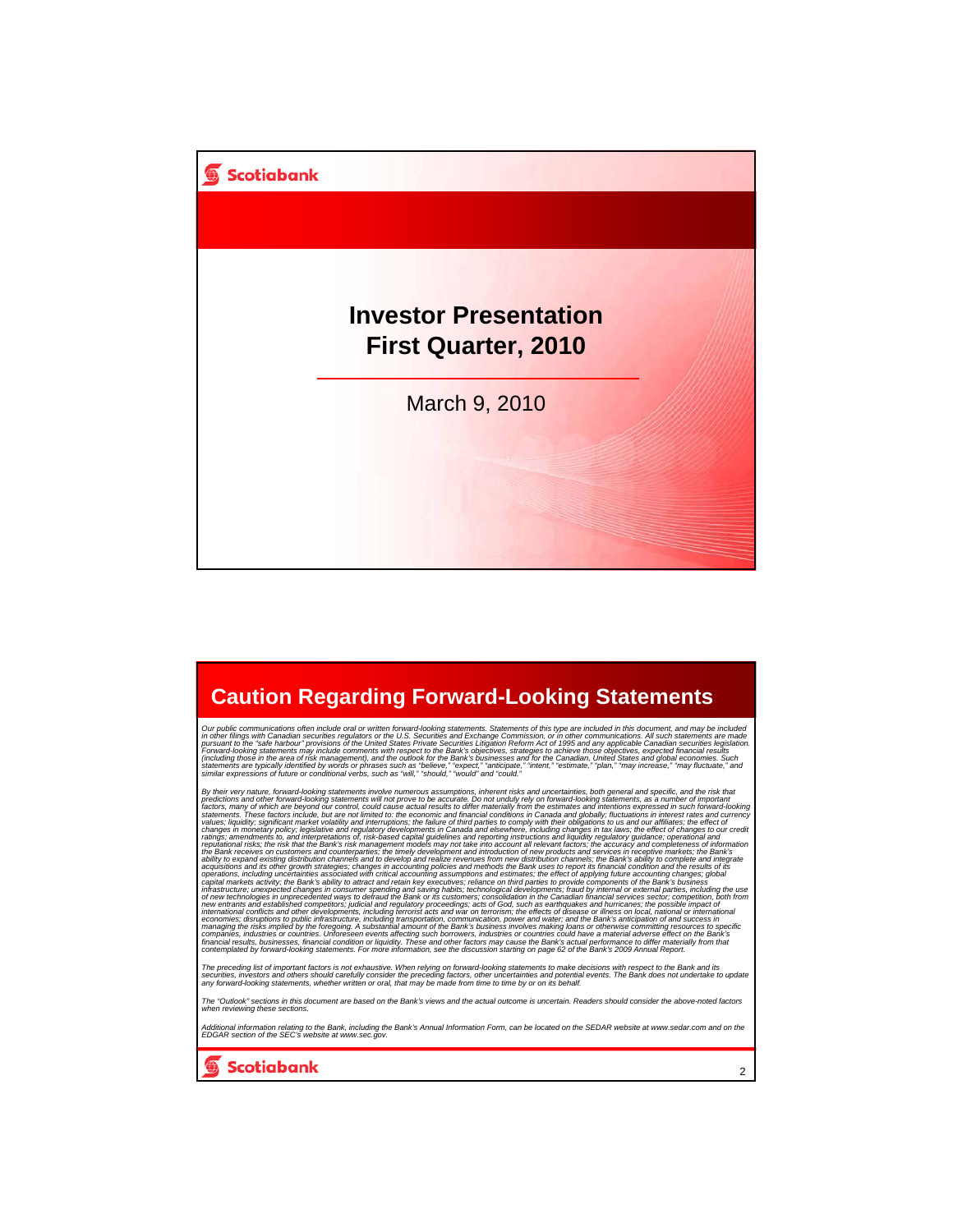

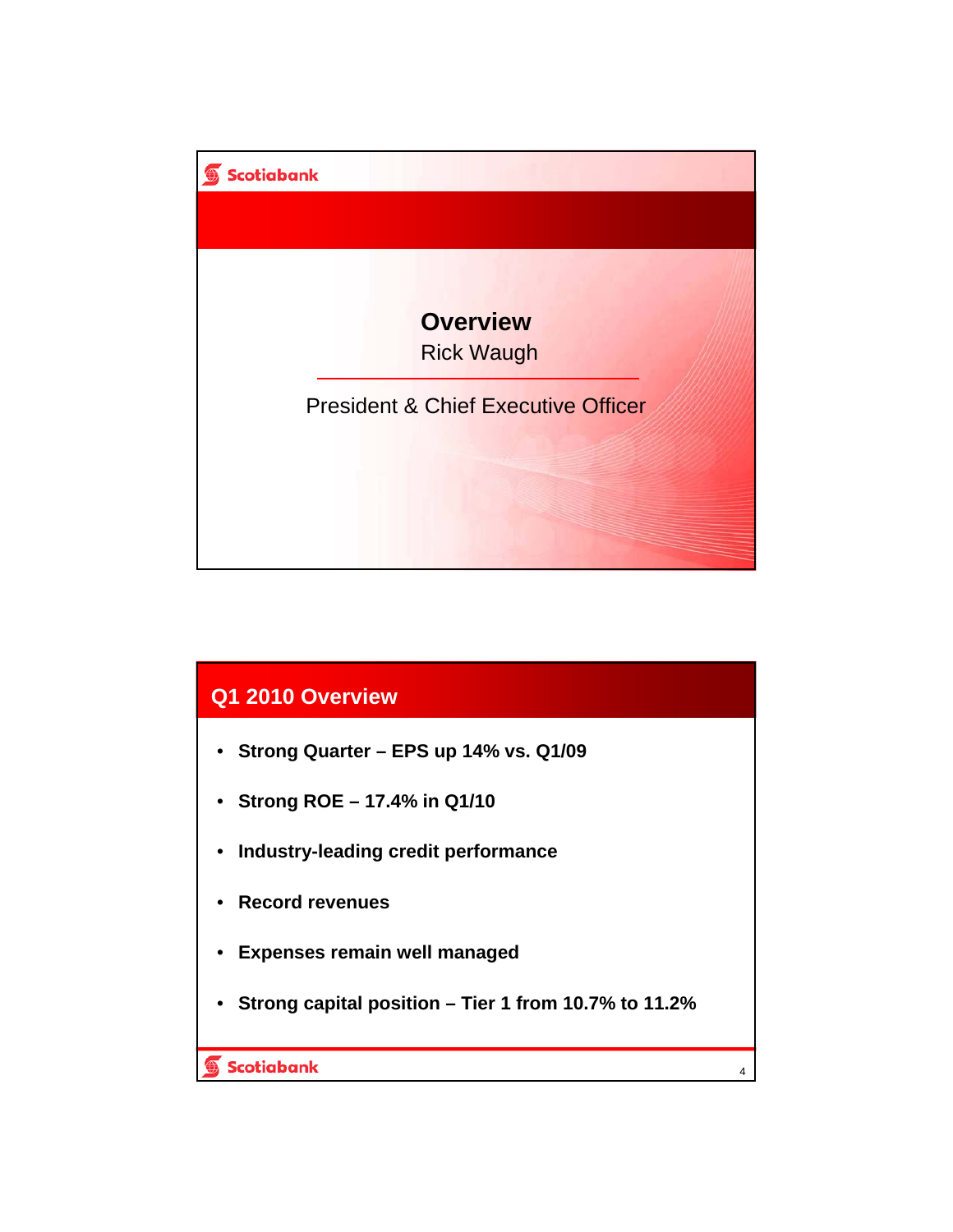

| <b>Strong Quarter</b>            |                   |                         |                                                                             |        |                    |  |  |  |
|----------------------------------|-------------------|-------------------------|-----------------------------------------------------------------------------|--------|--------------------|--|--|--|
| Q1/10                            | Q4/09             | $Q_{1/10}$ vs.<br>Q4/09 |                                                                             | Q1/09  | Q1/10 vs.<br>Q1/09 |  |  |  |
| 988                              | 902               | 10%                     | Net Income (\$MM)                                                           | 842    | 17%                |  |  |  |
| \$0.91                           | \$0.83            | 10%                     | <b>FPS</b>                                                                  | \$0.80 | 14%                |  |  |  |
| 17.4%                            | 16.4%             | 1.0%                    | <b>ROE</b>                                                                  | 16.2%  | 1.2%               |  |  |  |
| 50.5%                            | 54.2%             | (3.7)%                  | <b>Productivity Ratio</b>                                                   | 58.7%  | (8.2)%             |  |  |  |
|                                  |                   |                         | Year-over-year earnings comparison                                          |        |                    |  |  |  |
| Q1 earnings benefited from       |                   |                         | Partly offset by                                                            |        |                    |  |  |  |
| • Higher net interest margin     |                   |                         | • Significantly higher tax rate:<br>- \$55MM writedown of future tax assets |        |                    |  |  |  |
| • Strong trading & wealth mgmt.  |                   |                         | • Negative impact of forex                                                  |        |                    |  |  |  |
| • Significantly lower writedowns |                   |                         | • Modest increase in specific provisions                                    |        |                    |  |  |  |
|                                  | <b>Scotiabank</b> |                         |                                                                             |        | 6                  |  |  |  |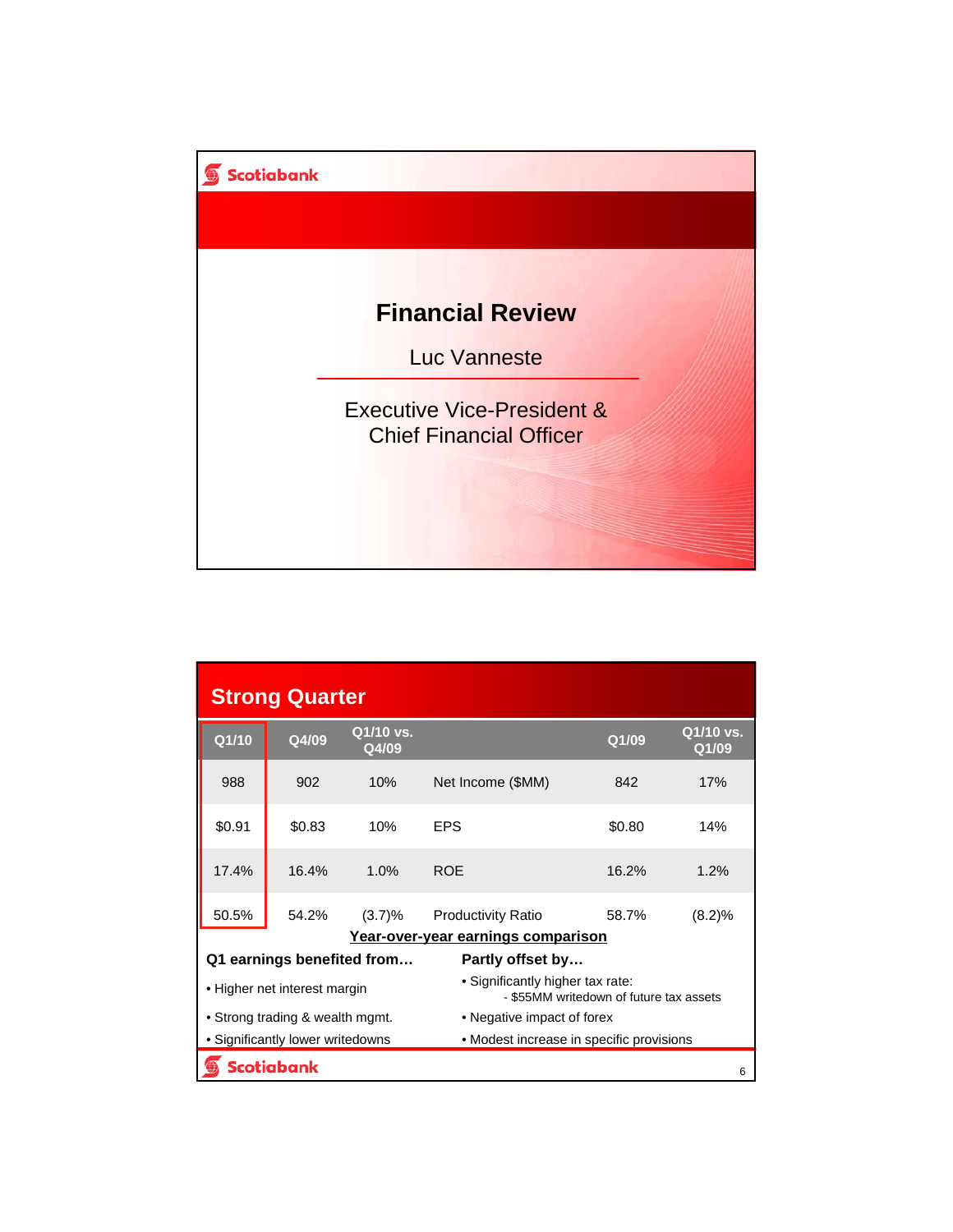

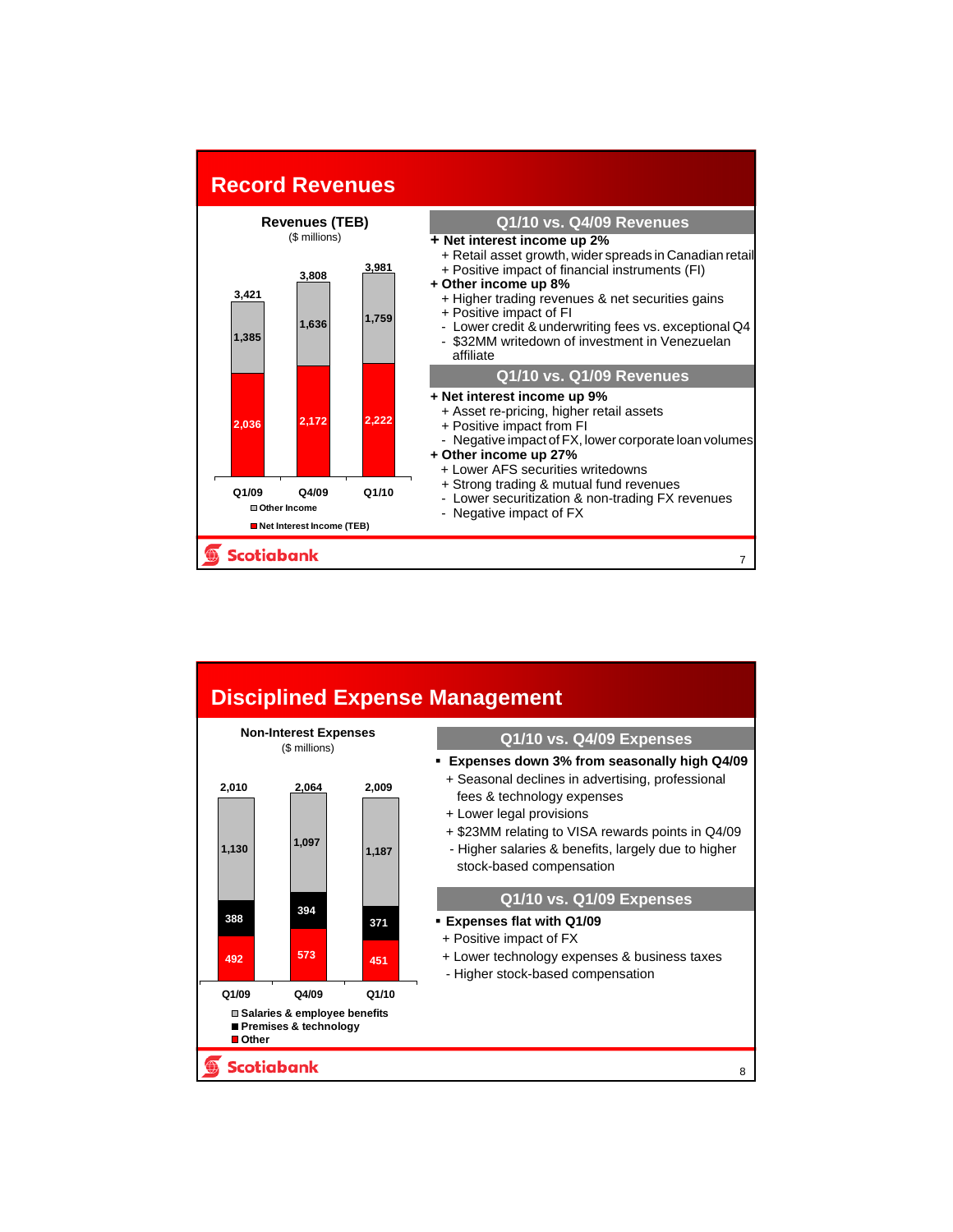

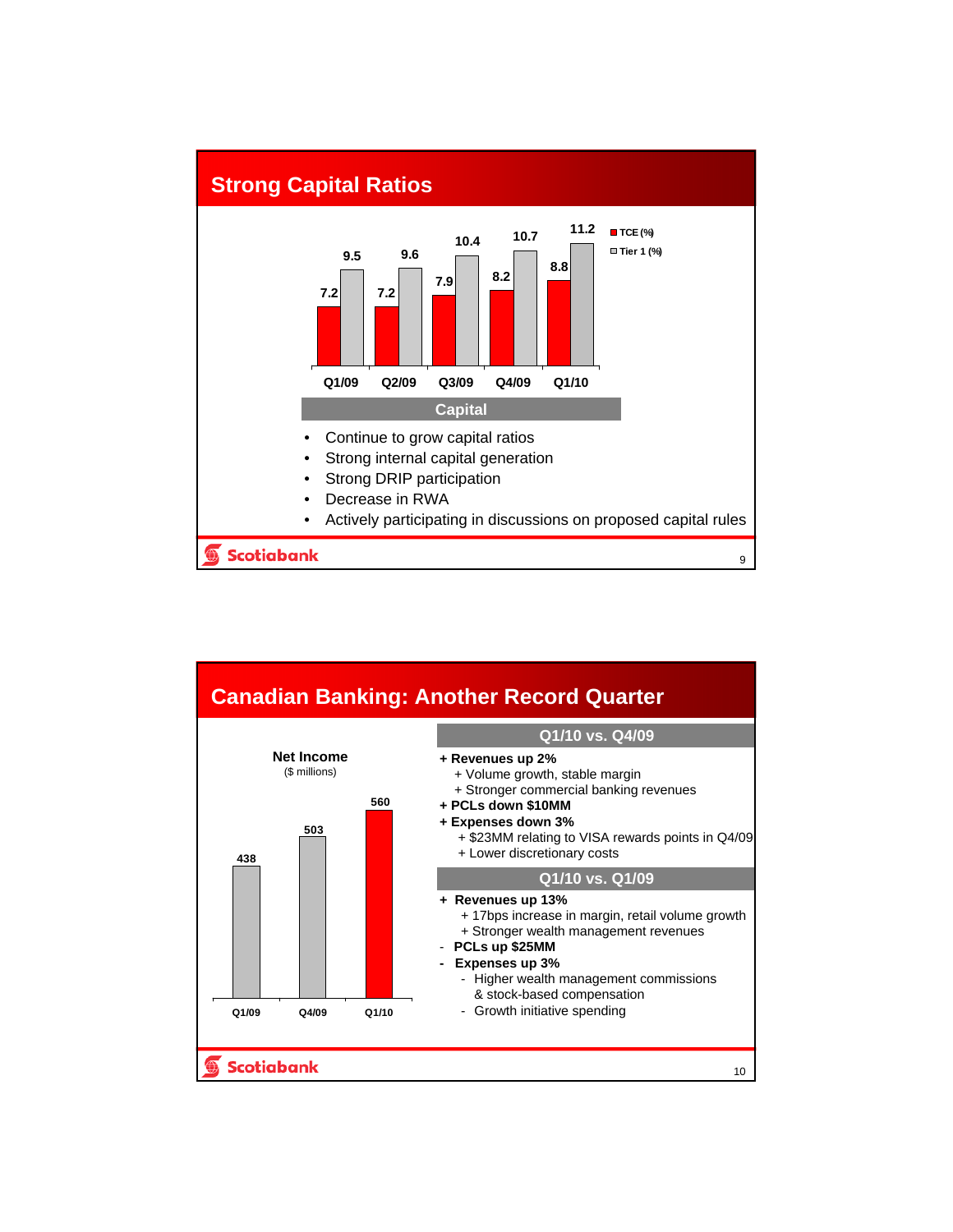

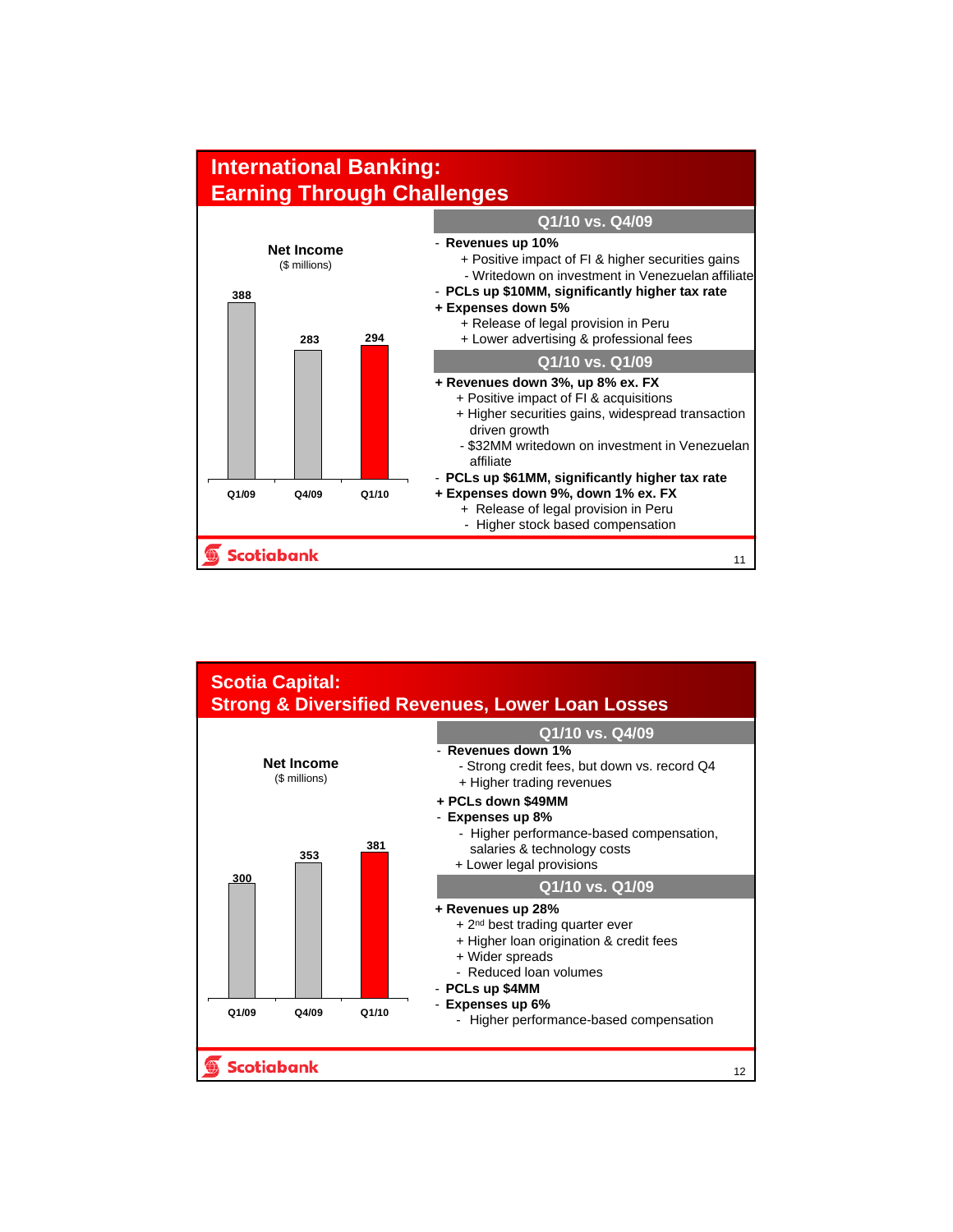| Other Segment (1)                                                                                                                                                                                                                                                                                                                                                                                                    |       |       |       |  |  |  |
|----------------------------------------------------------------------------------------------------------------------------------------------------------------------------------------------------------------------------------------------------------------------------------------------------------------------------------------------------------------------------------------------------------------------|-------|-------|-------|--|--|--|
| (\$ millions)                                                                                                                                                                                                                                                                                                                                                                                                        | Q1/10 | Q4/09 | Q1/09 |  |  |  |
| <b>Funding Net Interest Income</b>                                                                                                                                                                                                                                                                                                                                                                                   | (114) | (106) | (92)  |  |  |  |
| Broker Deposits <sup>(2)</sup>                                                                                                                                                                                                                                                                                                                                                                                       |       | (49)  | (18)  |  |  |  |
| Net Securitization Revenues (3)                                                                                                                                                                                                                                                                                                                                                                                      | (135) | (139) | 2     |  |  |  |
| <b>AFS Securities Writedowns</b>                                                                                                                                                                                                                                                                                                                                                                                     | (36)  | (49)  | (224) |  |  |  |
| <b>Financial Instruments</b>                                                                                                                                                                                                                                                                                                                                                                                         | 17    | 28    | (111) |  |  |  |
| Expenses & Net Other Items                                                                                                                                                                                                                                                                                                                                                                                           | 21    | 27    | 27    |  |  |  |
| Taxes (Excl. TEB Offset)                                                                                                                                                                                                                                                                                                                                                                                             | 55    | 51    | 132   |  |  |  |
| <b>Sub-Total</b>                                                                                                                                                                                                                                                                                                                                                                                                     | (192) | (237) | (284) |  |  |  |
| Ontario Tax Writedown                                                                                                                                                                                                                                                                                                                                                                                                | (55)  |       |       |  |  |  |
| <b>Total Other</b>                                                                                                                                                                                                                                                                                                                                                                                                   | (247) | (237) | (284) |  |  |  |
| (1) Includes Group Treasury and other corporate items, which are not allocated to a business line<br>(2) Effective Q1/10, Broker deposits were transferred to Canadian Banking<br>(3) Represents the impact to the Other segment of CMB securitization revenues recognized in other income, and the reduction in mortgage net interest income<br>earned as a result of removing the mortgages from the Balance Sheet |       |       |       |  |  |  |
| <b>Scotiabank</b>                                                                                                                                                                                                                                                                                                                                                                                                    |       |       | 13    |  |  |  |

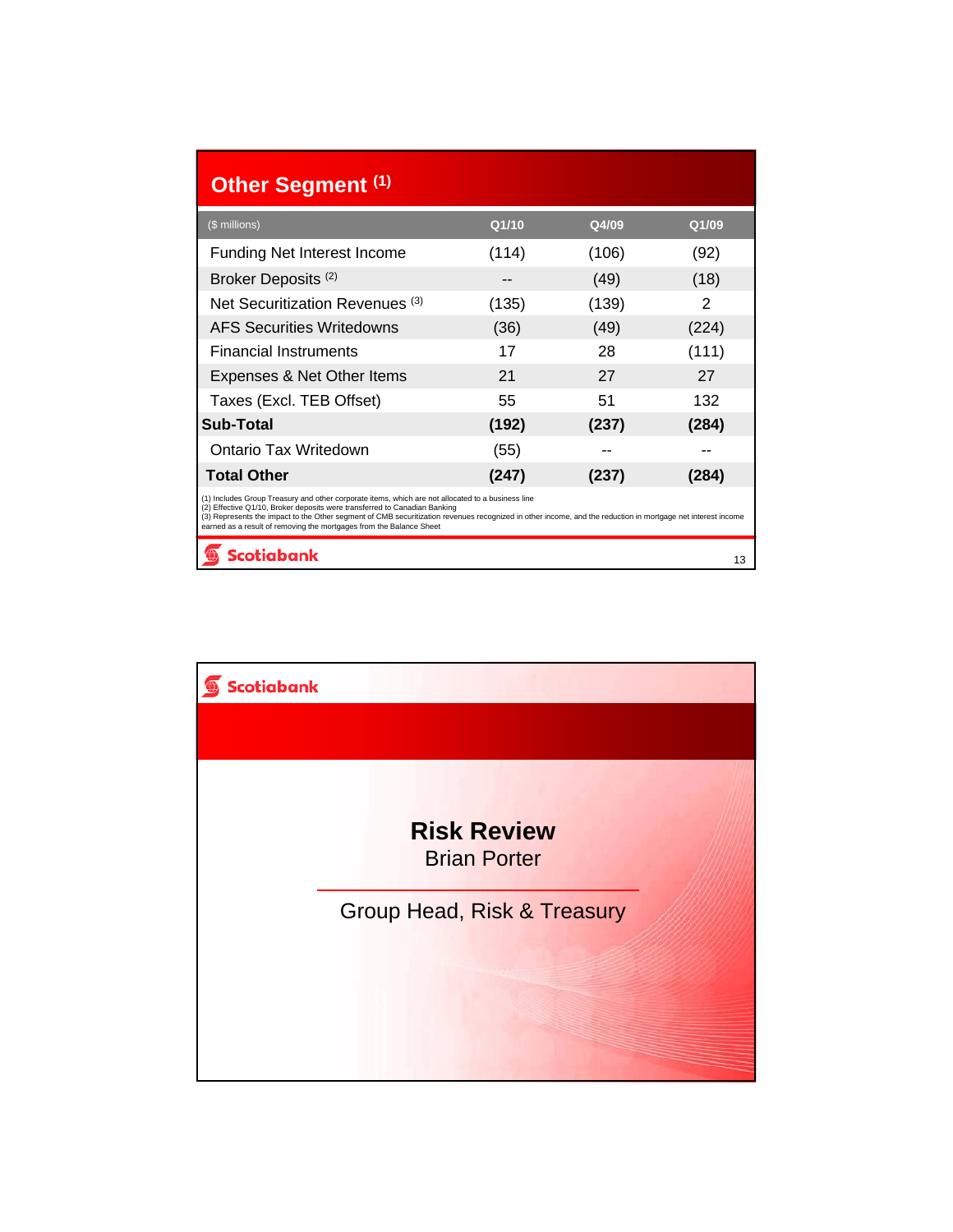# **Q1/10 Risk Overview**

## • **Risk in credit portfolios continues to be well managed**

| (\$ millions)                                  | Q1/10 | Q4/09 | Q1/09 |
|------------------------------------------------|-------|-------|-------|
| Net Impaired Loan Formations                   | 511   | 627   | 778   |
| <b>Specific Provisions</b>                     | 372   | 424   | 281   |
| • Strong coverage ratios                       |       |       |       |
|                                                | Q1/10 | Q4/09 | Q1/09 |
| Earnings coverage of PCL (1)                   | 5.1x  | 4.0x  | 4.8x  |
| Total Allowance as a % of GIL                  | 71%   | 73%   | 91%   |
| Total Allowance as a % of Loans & BAs          | 1.06% | 1.03% | 0.86% |
| (1) Pre-tax, pre-provision income to total PCL |       |       |       |
| Scotiabank                                     |       |       | 15    |

# **Net Impaired Loan Formations Moderating**

| Q1/09 | Q2/09 | Q3/09 | Q4/09 | Q1/10 |
|-------|-------|-------|-------|-------|
| 218   | 246   | 167   | 205   | 184   |
| 31    | 98    | 67    | 24    | 42    |
| 249   | 344   | 234   | 229   | 226   |
| 336   | 264   | 276   | 254   | 259   |
| 133   | 93    | 232   | 5     | 135   |
| 469   | 357   | 508   | 259   | 394   |
| 60    | 303   | 161   | 139   | (109) |
| 778   | 1,004 | 903   | 627   | 511   |
|       |       |       |       |       |
|       |       |       |       | 16    |
|       |       |       |       |       |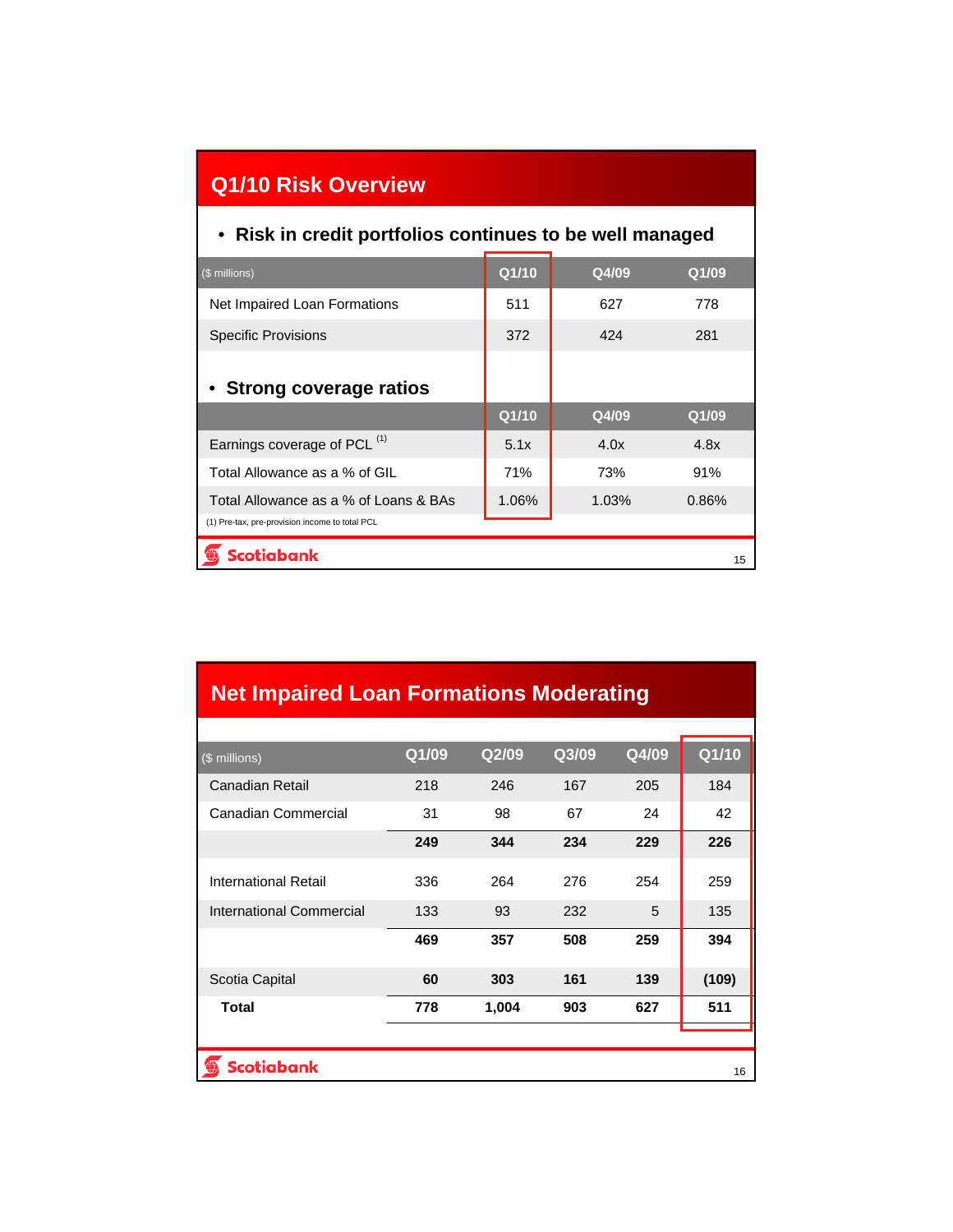| (\$ millions)                   | Q1/09 | Q2/09 | Q3/09 | Q4/09 | Q1/10 |
|---------------------------------|-------|-------|-------|-------|-------|
| <b>Canadian Retail</b>          | 122   | 126   | 137   | 159   | 140   |
| Canadian Commercial             | 33    | 52    | 33    | 33    | 41    |
|                                 | 155   | 178   | 170   | 192   | 181   |
| <b>International Retail</b>     | 130   | 125   | 146   | 122   | 130   |
| <b>International Commercial</b> | (14)  | (10)  | 33    | 45    | 47    |
|                                 | 116   | 115   | 179   | 167   | 177   |
| Scotia Capital                  | 10    | 109   | 117   | 65    | 14    |
| <b>Total</b>                    | 281   | 402   | 466   | 424   | 372   |
| PCL ratio (bps)                 | 36    | 54    | 64    | 63    | 55    |
|                                 |       |       |       |       |       |
| <b>Scotiabank</b>               |       |       |       |       | 17    |

### **Decline in Specific Provisions Quarter-over-Quarter**

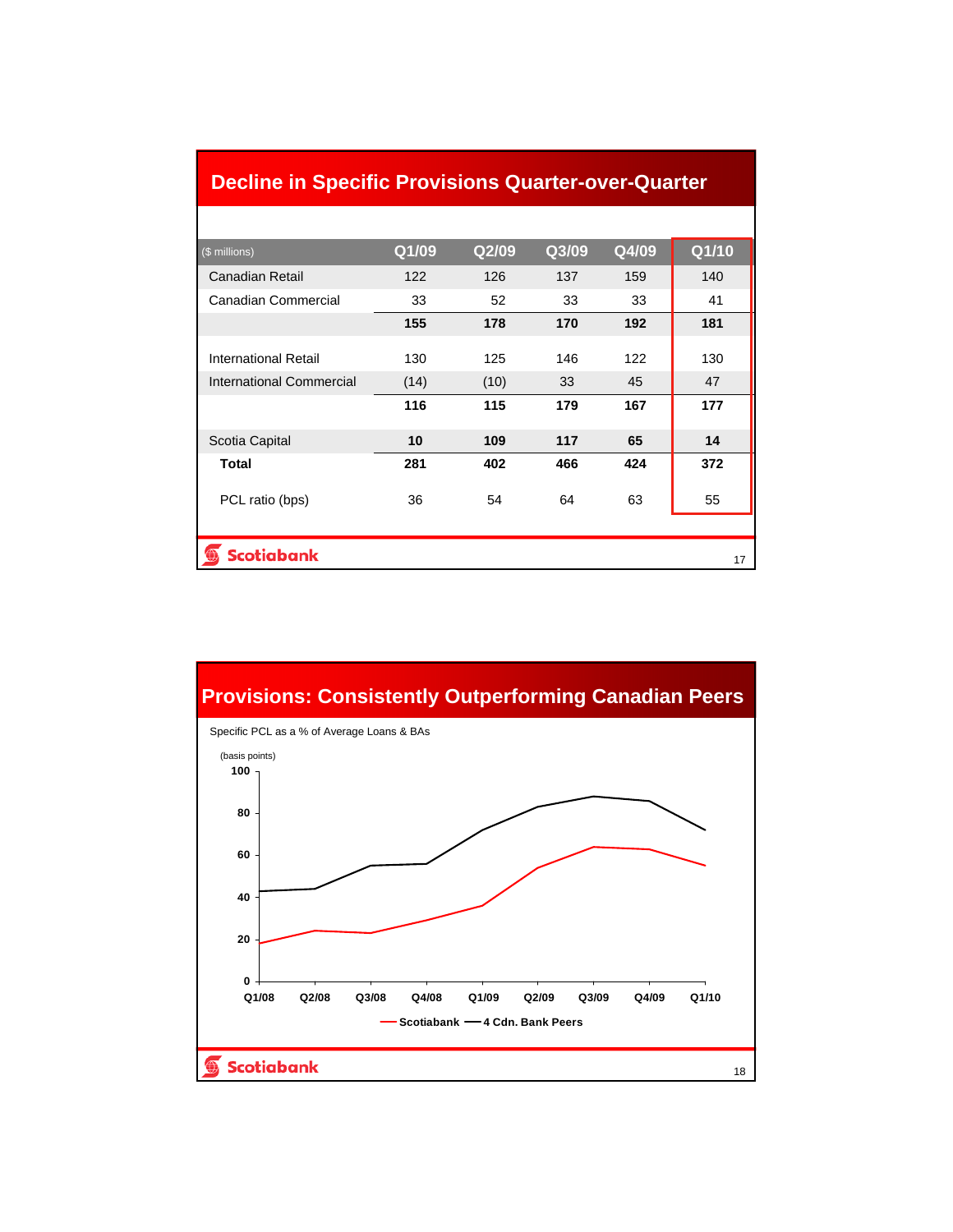## **2010 Risk Outlook**

#### • **Asset quality remains strong**

- Retail portfolios performing as expected
- Corporate portfolios performing better than expected

#### • **2010 provisions**

– Retail provisions likely to stay at somewhat elevated levels

19

– Overall, provisions appear to have crested

Scotiabank

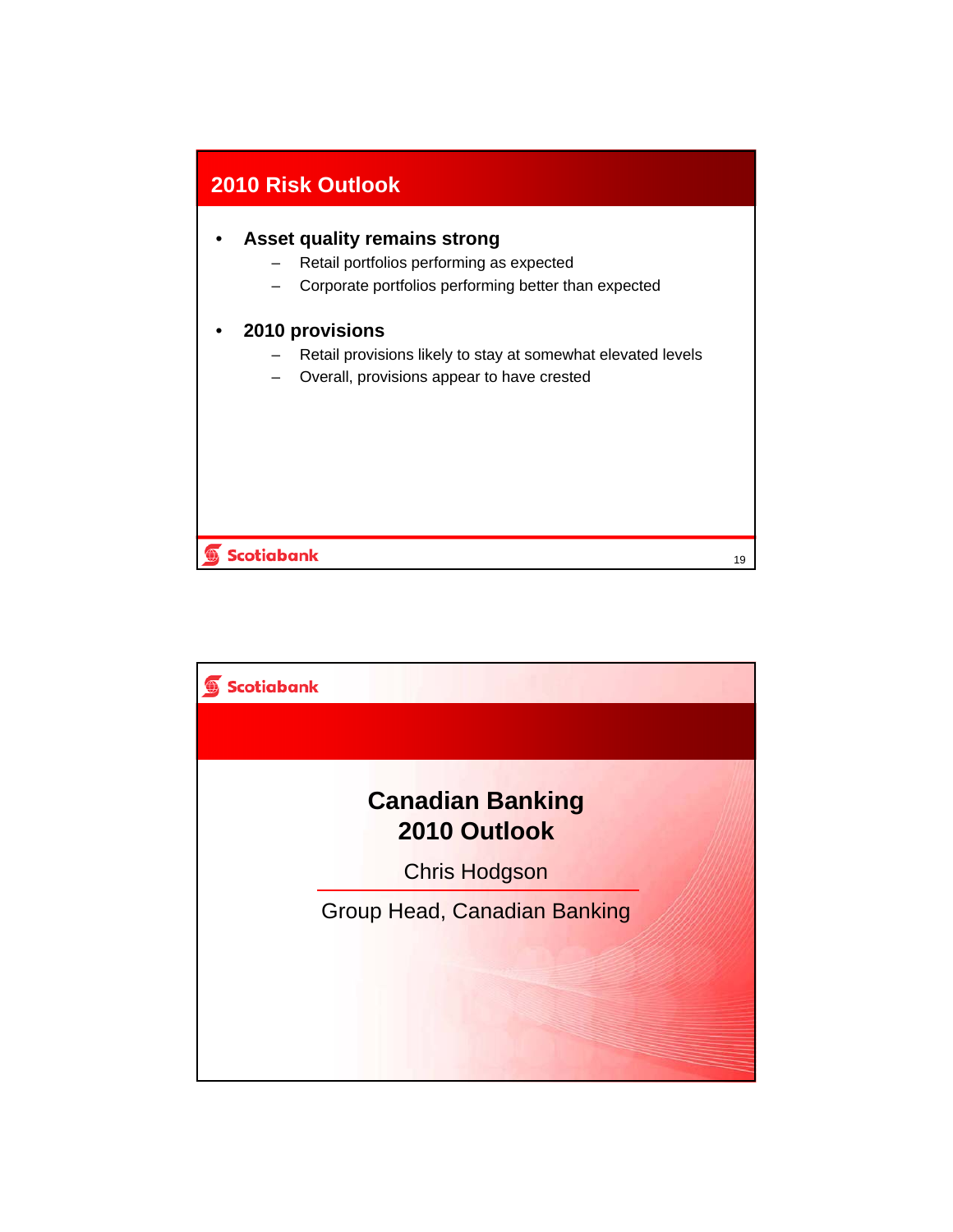

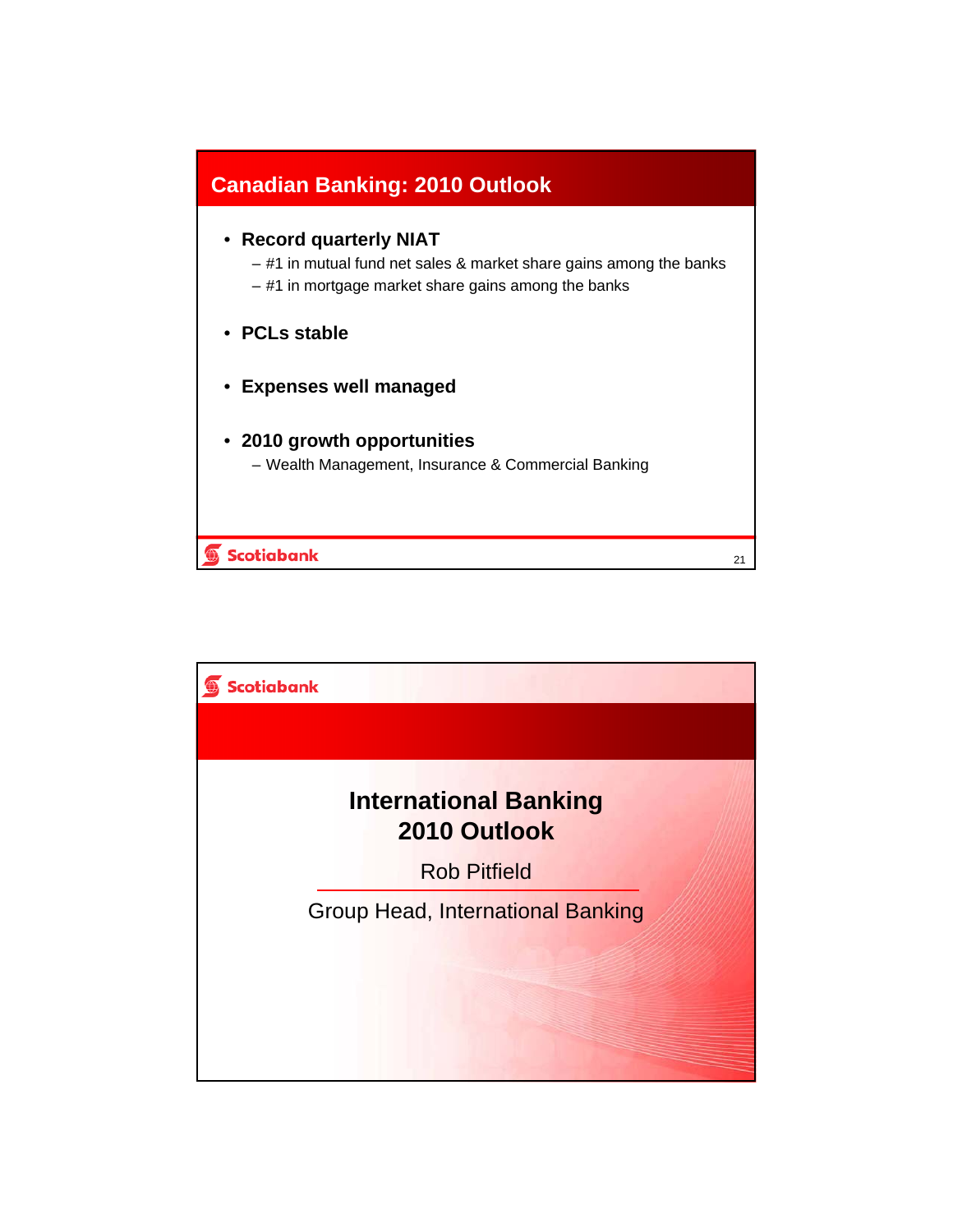

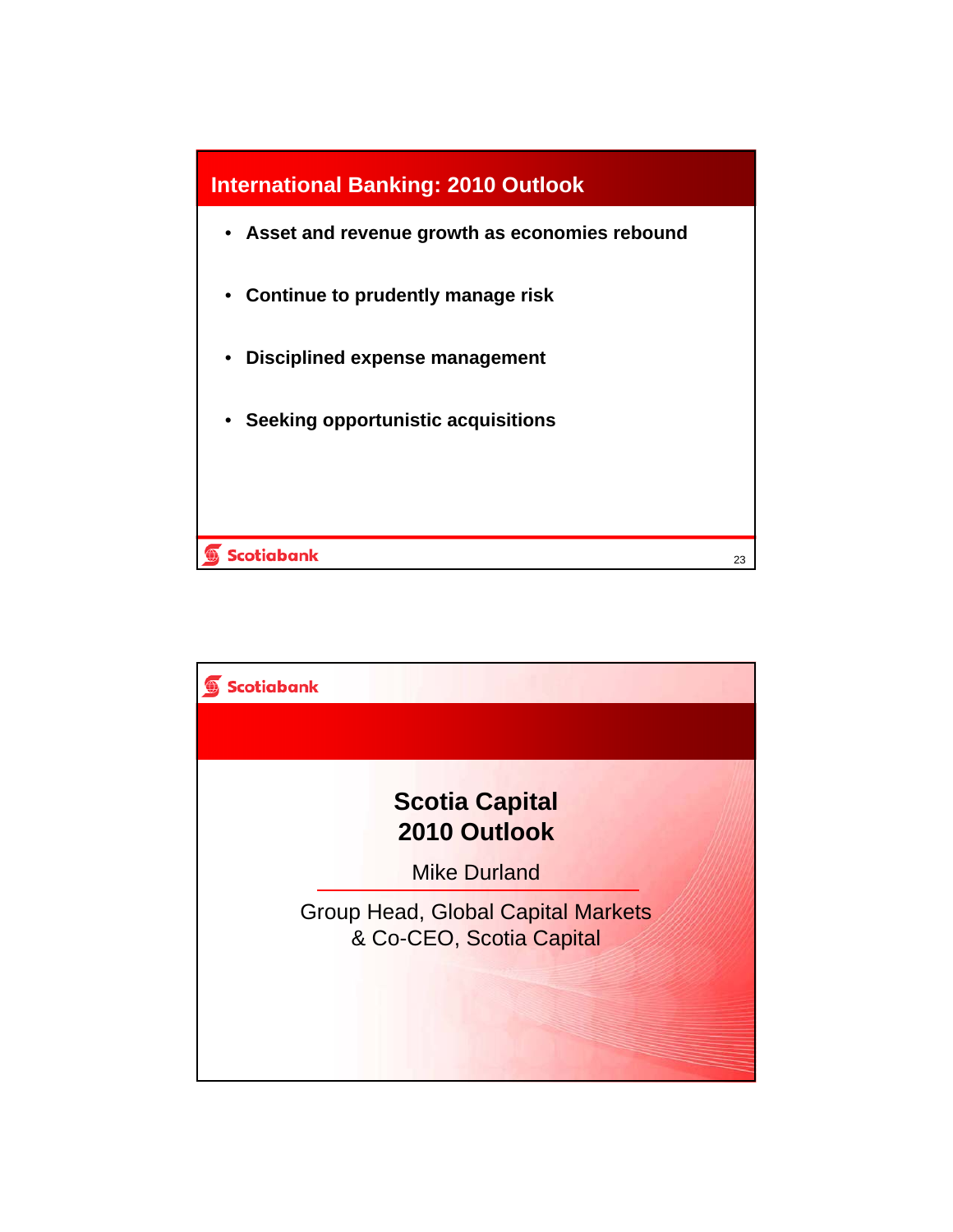

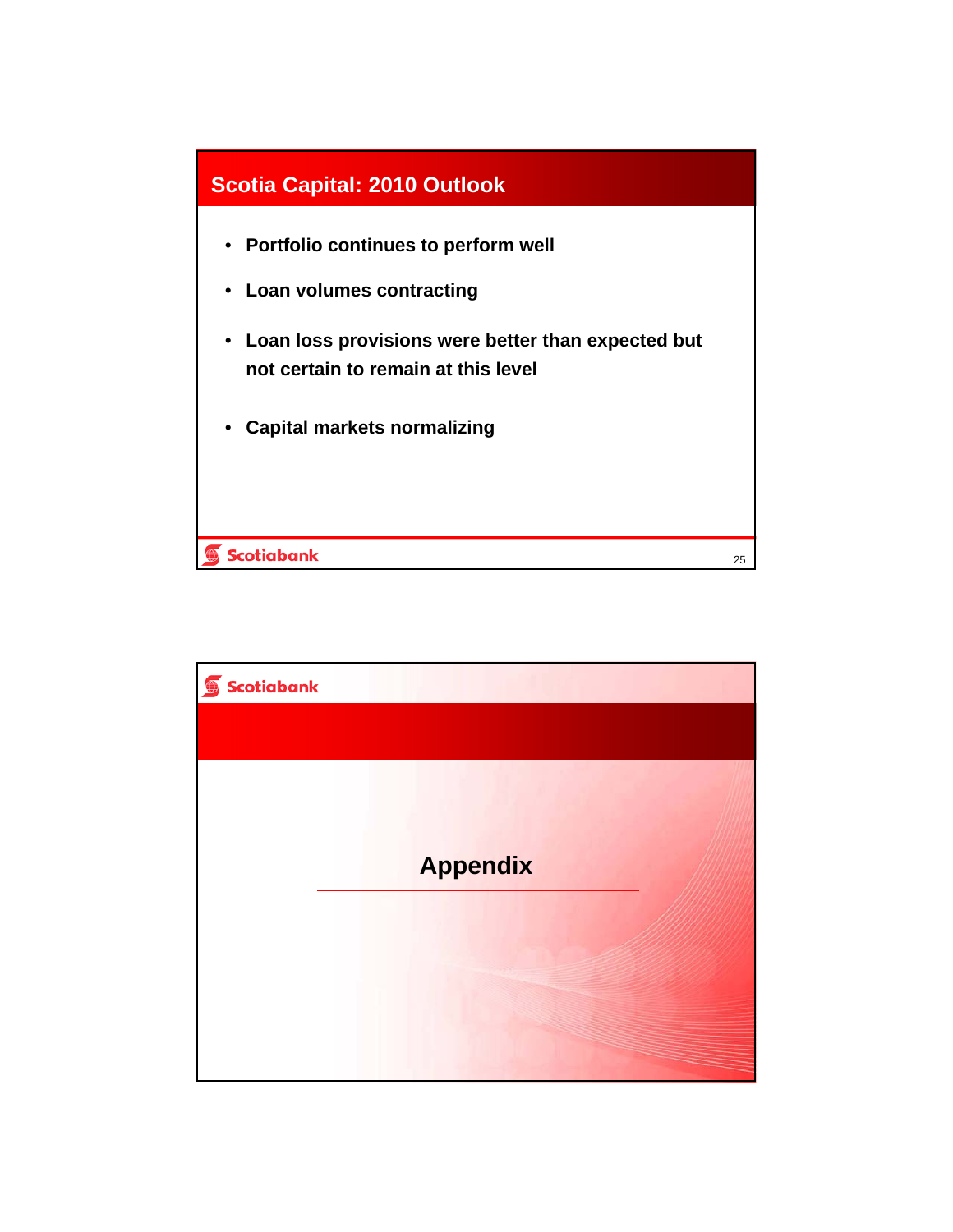

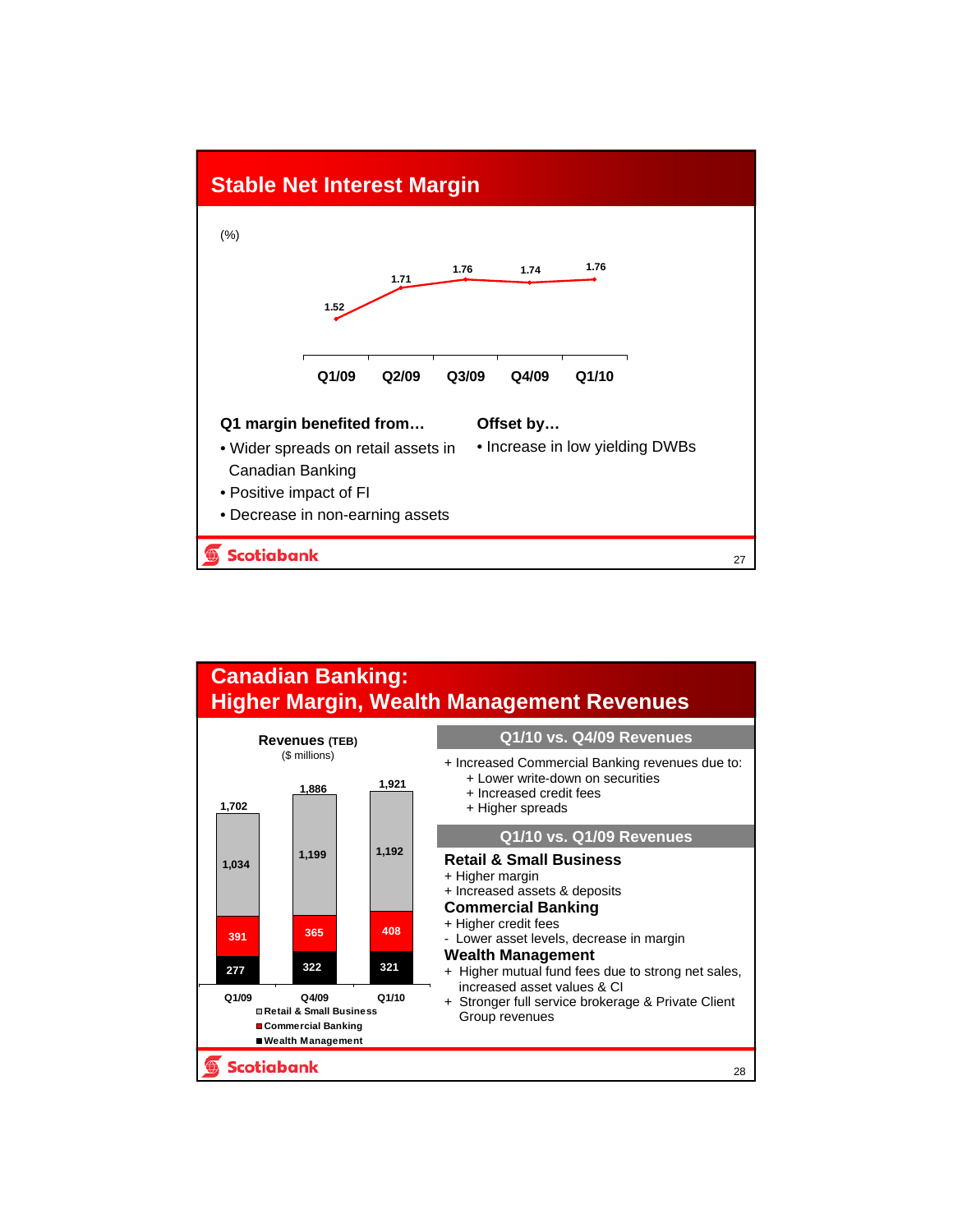| <b>Canadian Banking: Volume Growth</b>                                                                                                                                                              |       |       |       |       |      |  |  |  |
|-----------------------------------------------------------------------------------------------------------------------------------------------------------------------------------------------------|-------|-------|-------|-------|------|--|--|--|
| <b>Average Balances</b>                                                                                                                                                                             |       |       |       |       |      |  |  |  |
| (\$ billions)                                                                                                                                                                                       | Q1/10 | Q4/09 | Q1/09 | Y/Y   | Q/Q  |  |  |  |
| Residential Mortgages (1)                                                                                                                                                                           | 125.1 | 122.9 | 118.2 | 6.9   | 2.2  |  |  |  |
| Personal Loans                                                                                                                                                                                      | 37.6  | 36.9  | 33.0  | 4.6   | 0.7  |  |  |  |
| Credit Cards <sup>(2)</sup>                                                                                                                                                                         | 9.3   | 9.3   | 9.1   | 0.2   |      |  |  |  |
| Non-Personal Loans &<br>Acceptances                                                                                                                                                                 | 24.0  | 23.6  | 26.3  | (2.3) | 0.4  |  |  |  |
| Personal Deposits <sup>(3)</sup>                                                                                                                                                                    | 104.3 | 93.5  | 91.4  | 12.9  | 10.8 |  |  |  |
| Non-Personal Deposits                                                                                                                                                                               | 58.4  | 54.1  | 48.8  | 9.6   | 4.3  |  |  |  |
| Wealth Mgmt. AUA (Spot)                                                                                                                                                                             | 141.6 | 136.8 | 115.7 | 25.9  | 4.8  |  |  |  |
| (1) Before securitization<br>(2) Includes ScotiaLine VISA<br>(3) Effective November 1, 2009, \$10 billion of broker sourced deposits were transferred from the Other segment into Canadian Banking. |       |       |       |       |      |  |  |  |
| Scotiabank<br>29                                                                                                                                                                                    |       |       |       |       |      |  |  |  |

| <b>Canadian Banking: Market Share</b>                                                                                                                                                                                                                                                                                                                                                                                                      |       |       |       |       |       |  |  |
|--------------------------------------------------------------------------------------------------------------------------------------------------------------------------------------------------------------------------------------------------------------------------------------------------------------------------------------------------------------------------------------------------------------------------------------------|-------|-------|-------|-------|-------|--|--|
| Market Share (%) <sup>1</sup>                                                                                                                                                                                                                                                                                                                                                                                                              | Q1/09 | Q2/09 | Q3/09 | Q4/09 | Q1/10 |  |  |
| <b>Residential Mortgages</b>                                                                                                                                                                                                                                                                                                                                                                                                               | 19.94 | 20.02 | 20.06 | 20.14 | 20.23 |  |  |
| Total Personal Lending                                                                                                                                                                                                                                                                                                                                                                                                                     | 17.84 | 17.94 | 17.85 | 17.90 | 18.29 |  |  |
| <b>Total Personal Deposits</b>                                                                                                                                                                                                                                                                                                                                                                                                             | 11.25 | 11.26 | 11.12 | 10.91 | 10.85 |  |  |
| <b>Mutual Funds</b>                                                                                                                                                                                                                                                                                                                                                                                                                        | 7.61  | 7.63  | 7.93  | 8.35  | 8.84  |  |  |
| (1) Market share statistics are issued on a one-month lag basis. (Q1 10: December 2009)<br>Total Personal Lending market share is based on a comparison with the big six banks.<br>Total Personal Deposits market share is based on a comparison with the total industry.<br>Mutual Funds market share is based on a comparison with total banks.<br>Sources: Mutual Funds - IFIC; Personal Lending and Personal Deposits - Bank of Canada |       |       |       |       |       |  |  |
| Scotiabank                                                                                                                                                                                                                                                                                                                                                                                                                                 |       |       |       |       | 30    |  |  |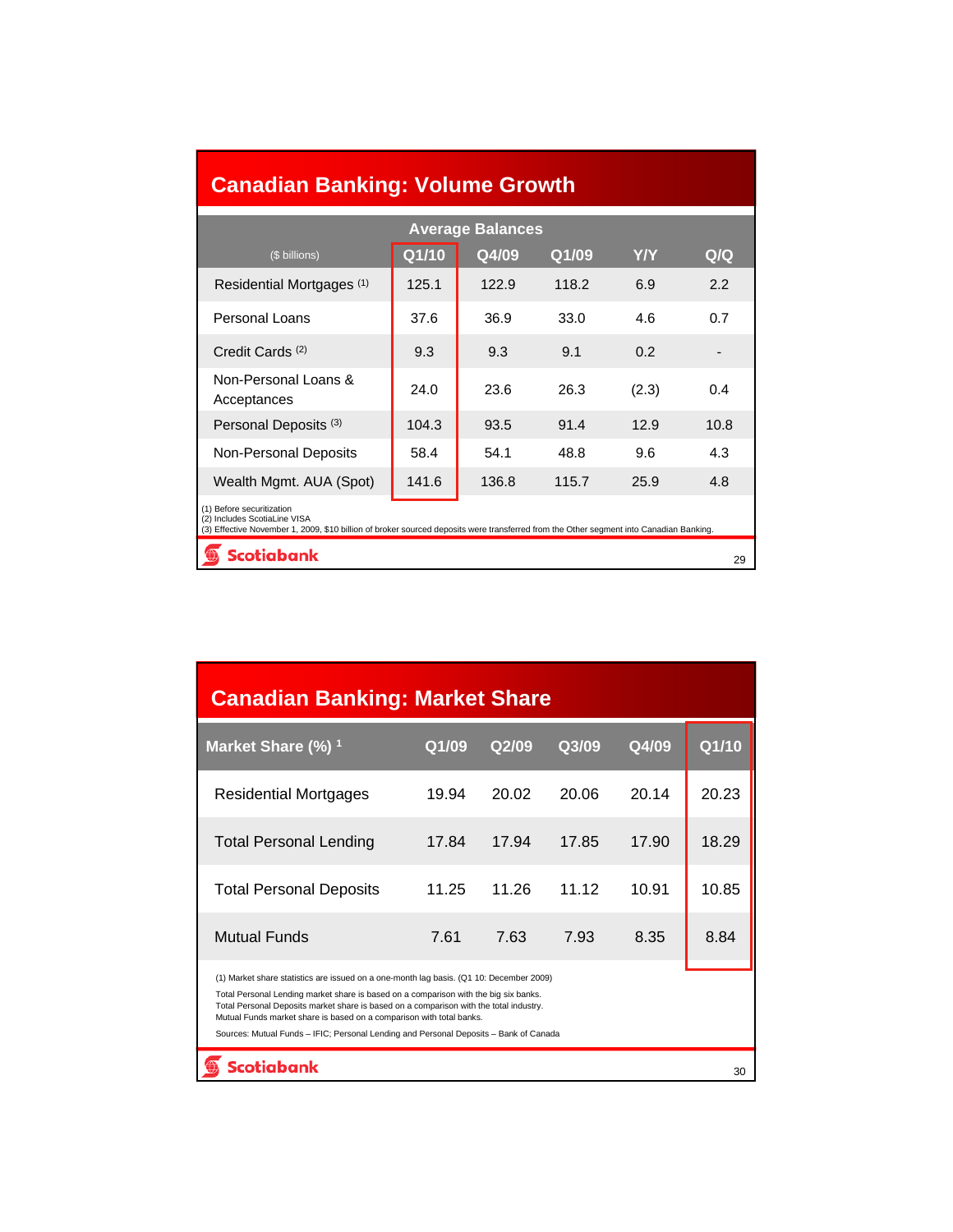

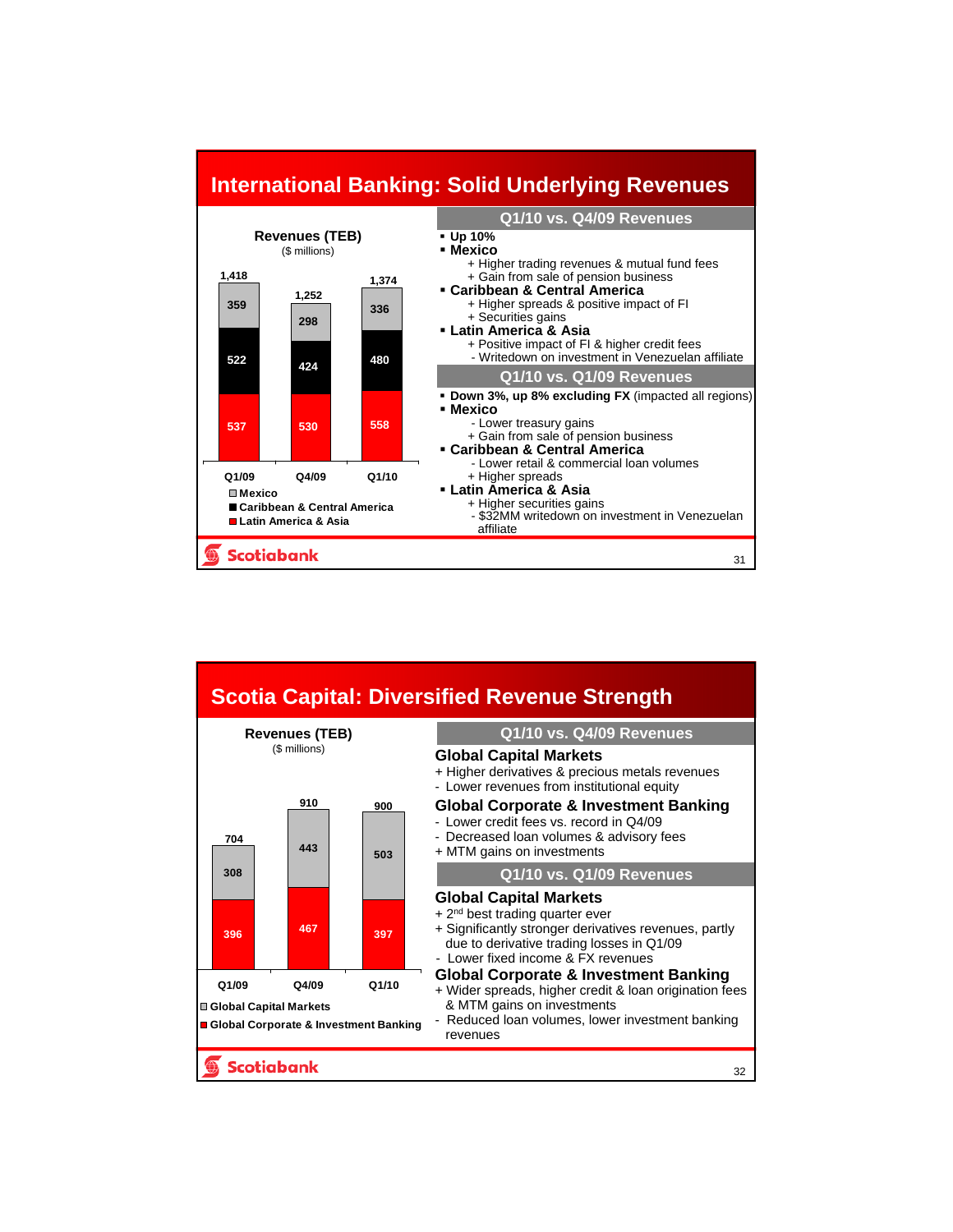| <b>Economic Outlook in Key Markets</b>    |       |       |       |              |  |  |  |
|-------------------------------------------|-------|-------|-------|--------------|--|--|--|
| <b>Real GDP (Annual % Change)</b>         |       |       |       |              |  |  |  |
|                                           | 2010E | 2009F | 2008  | 2000-07 Avg. |  |  |  |
| Mexico                                    | 4.2   | (6.5) | 1.3   | 2.9          |  |  |  |
| Peru                                      | 4.2   | 1.4   | 9.8   | 5.1          |  |  |  |
| Chile                                     | 5.0   | (1.5) | 3.2   | 4.4          |  |  |  |
| Jamaica                                   | (0.5) | (4.0) | (1.0) | 1.5          |  |  |  |
| Trinidad & Tobago                         | 2.5   | (2.5) | 2.3   | 8.2          |  |  |  |
| Costa Rica                                | 1.8   | (1.5) | 2.9   | 4.7          |  |  |  |
| Dominican Republic                        | 3.2   | 2.5   | 5.3   | 5.4          |  |  |  |
| Thailand                                  | 4.0   | (2.3) | 2.9   | 4.9          |  |  |  |
|                                           | 2010E | 2009F | 2008  | 2000-07 Avg. |  |  |  |
| Canada                                    | 2.7   | (2.4) | 0.4   | 2.9          |  |  |  |
| U.S.                                      | 3.1   | (2.5) | 0.4   | 2.6          |  |  |  |
| Source: Scotia Economics, as of March 8th |       |       |       |              |  |  |  |
| <b>Scotiabank</b>                         |       |       |       | 33           |  |  |  |

| <b>Unrealized Securities Gains</b>                                  |       |       |
|---------------------------------------------------------------------|-------|-------|
| (\$ millions)                                                       | Q1/10 | Q4/09 |
| <b>Emerging Market Debt</b>                                         | 383   | 461   |
| <b>Other Debt</b>                                                   | 672   | 512   |
| Equities                                                            | 190   | 40    |
|                                                                     | 1,245 | 1,013 |
| Net Fair Value of Derivative Instruments<br>and Other Hedge Amounts | (217) | (185) |
| <b>Total</b>                                                        | 1,028 | 828   |
|                                                                     |       |       |
| <b>Scotiabank</b>                                                   |       | 34    |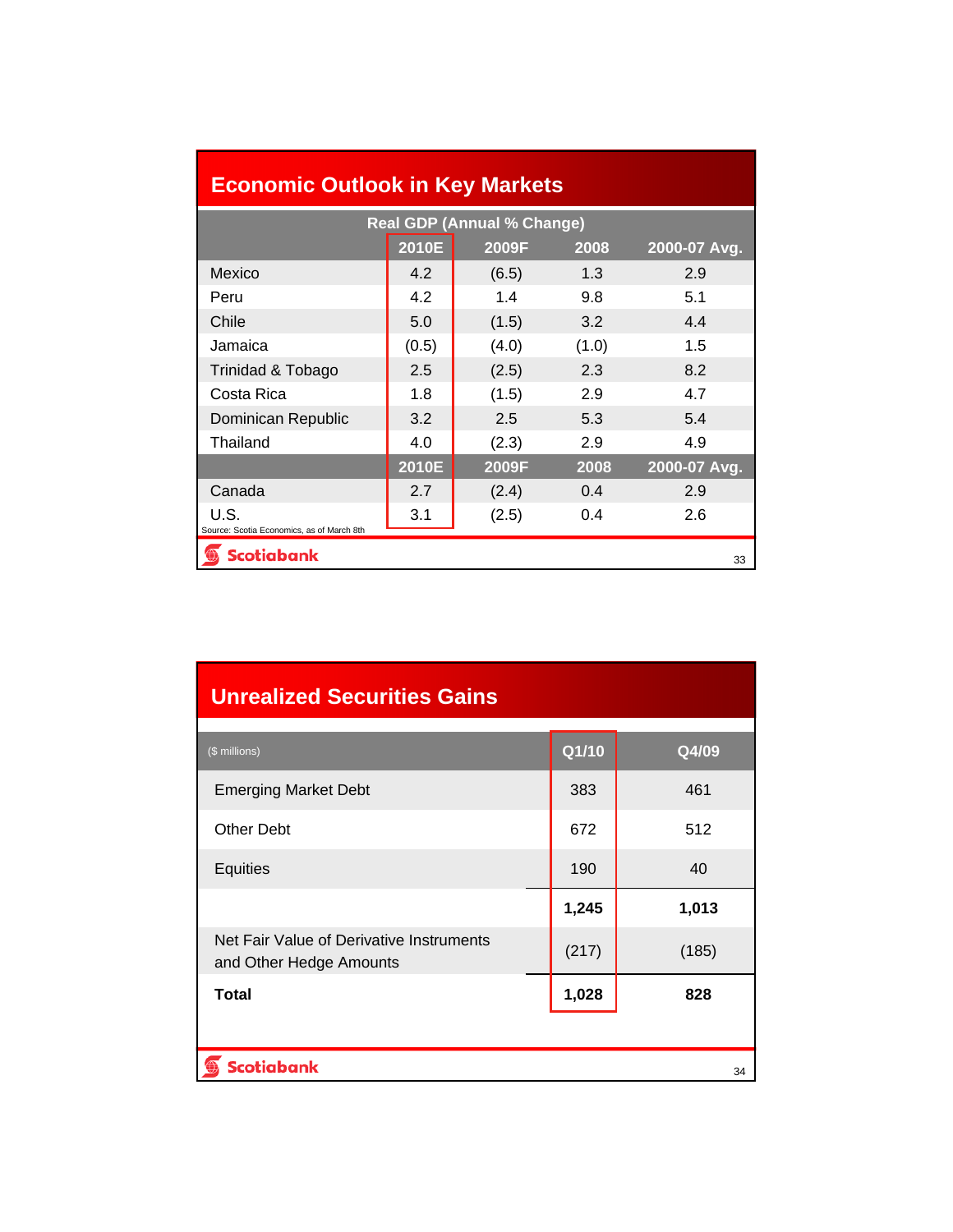| <b>Trend in PCL Ratios</b>                 |        |        |       |       |       |  |
|--------------------------------------------|--------|--------|-------|-------|-------|--|
| (Specific PCL as % average of loans & BAs) | Q1/09  | Q2/09  | Q3/09 | Q4/09 | Q1/10 |  |
| <b>Canadian Banking</b>                    |        |        |       |       |       |  |
| Retail                                     | 0.30   | 0.32   | 0.33  | 0.37  | 0.32  |  |
| Commercial                                 | 0.50   | 0.83   | 0.52  | 0.55  | 0.68  |  |
| <b>Total</b>                               | 0.33   | 0.39   | 0.36  | 0.40  | 0.37  |  |
| <b>International Banking</b>               |        |        |       |       |       |  |
| Retail                                     | 2.26   | 2.17   | 2.59  | 2.30  | 2.41  |  |
| Commercial                                 | (0.12) | (0.09) | 0.32  | 0.48  | 0.50  |  |
| Total                                      | 0.68   | 0.69   | 1.13  | 1.13  | 1.19  |  |
| <b>Scotia Capital</b>                      |        |        |       |       |       |  |
| Corporate Banking                          | 0.07   | 0.80   | 1.01  | 0.65  | 0.15  |  |
| <b>All Bank</b>                            | 0.36   | 0.54   | 0.64  | 0.63  | 0.55  |  |
| Scotiabank                                 |        |        |       |       | 35    |  |

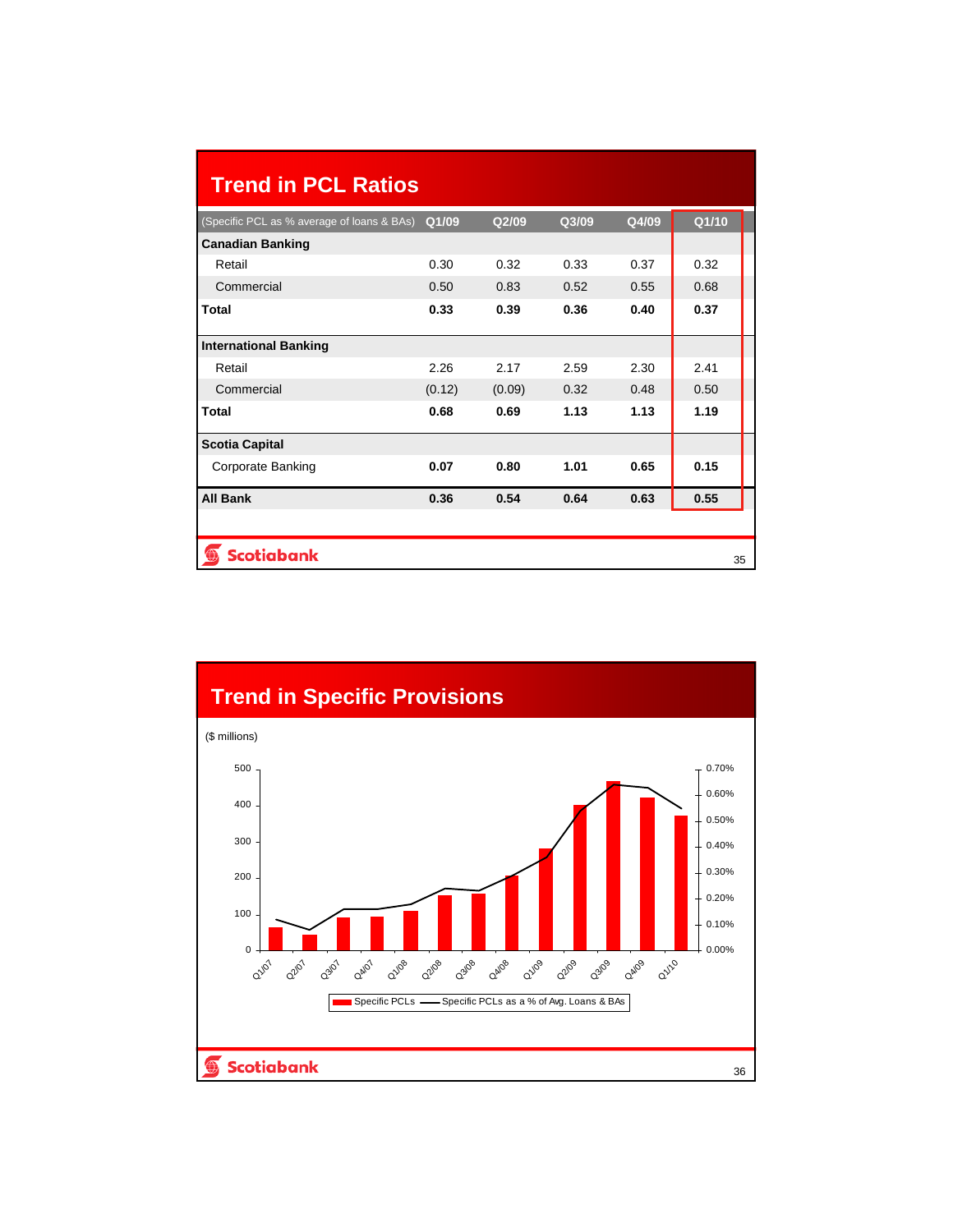

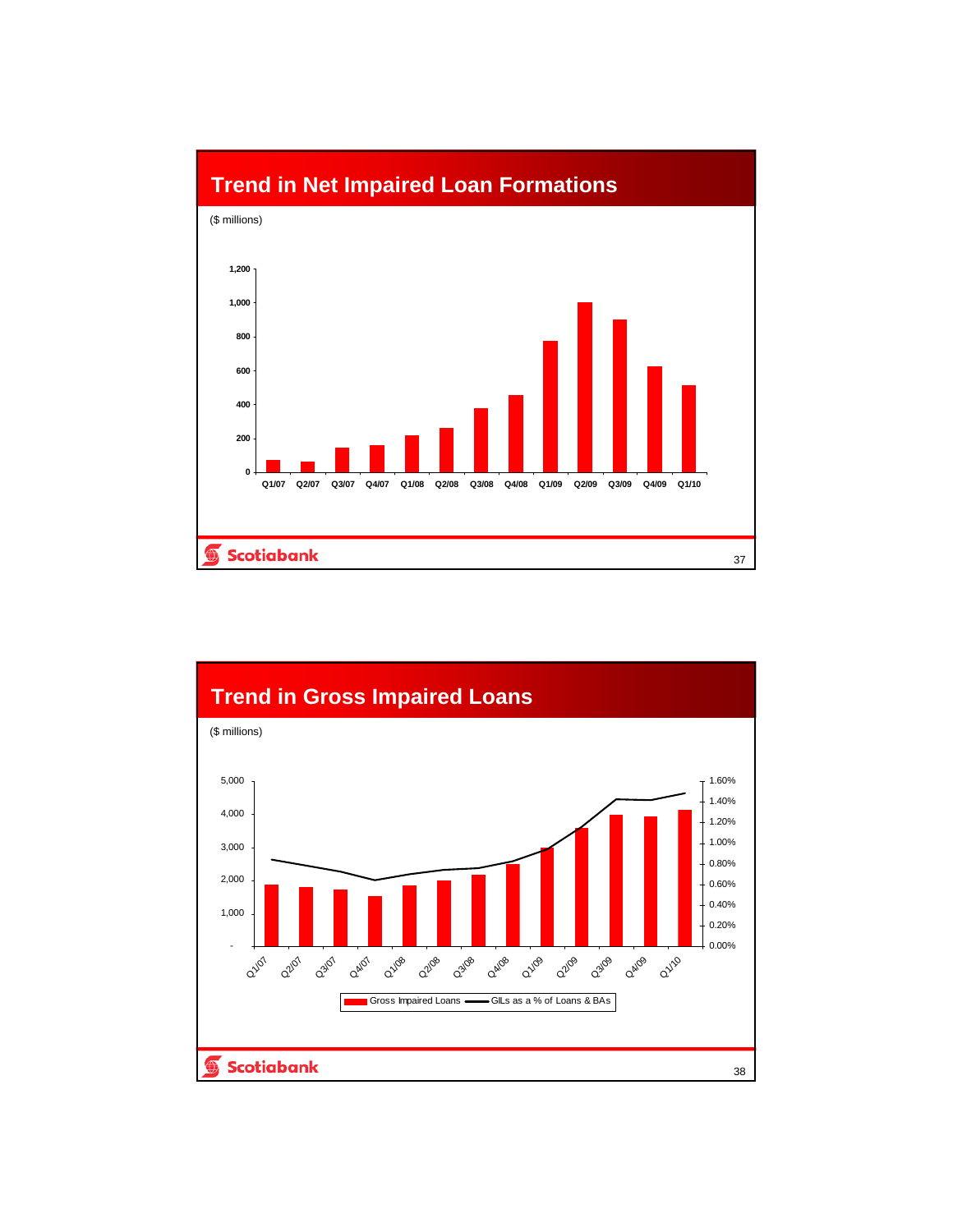

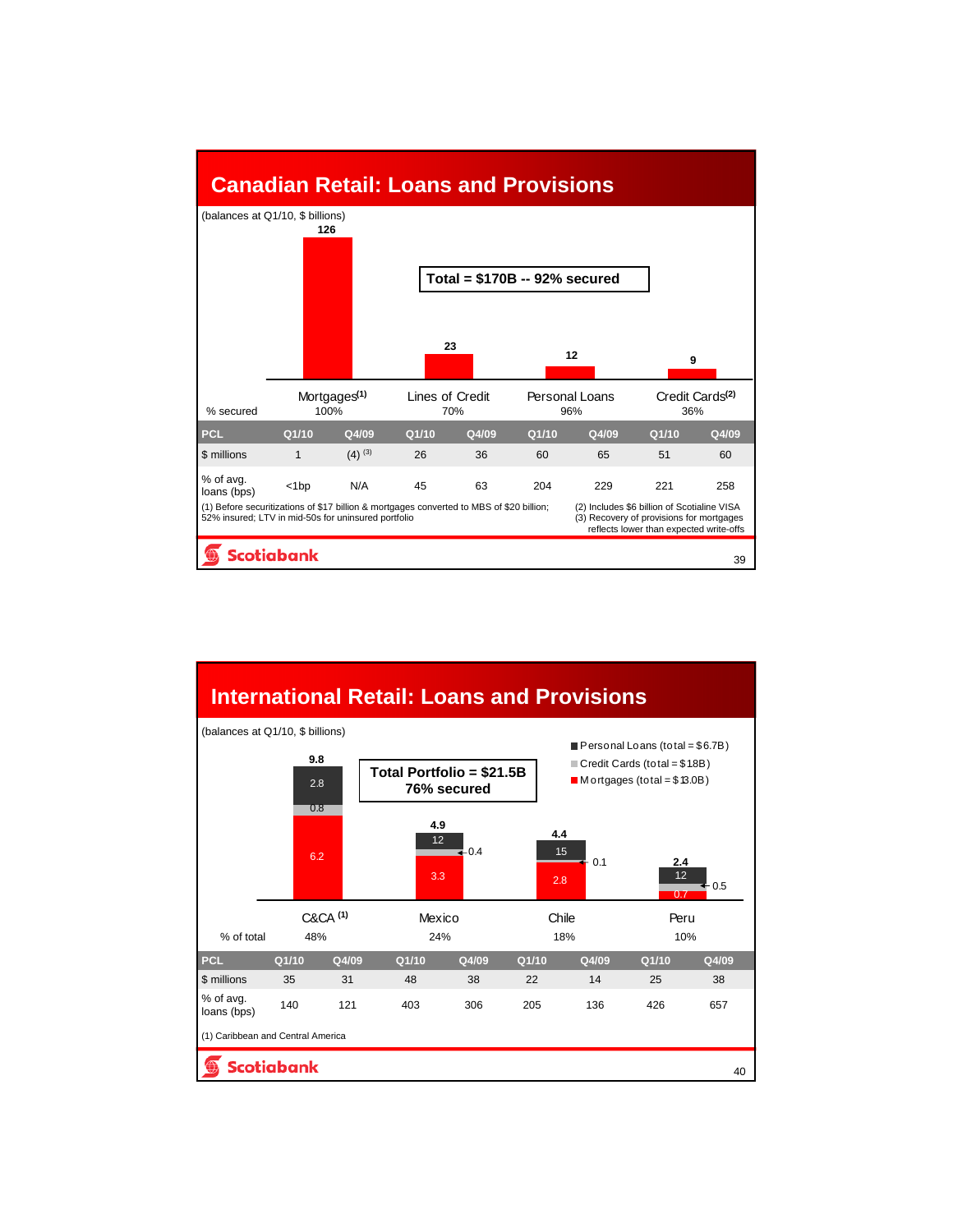